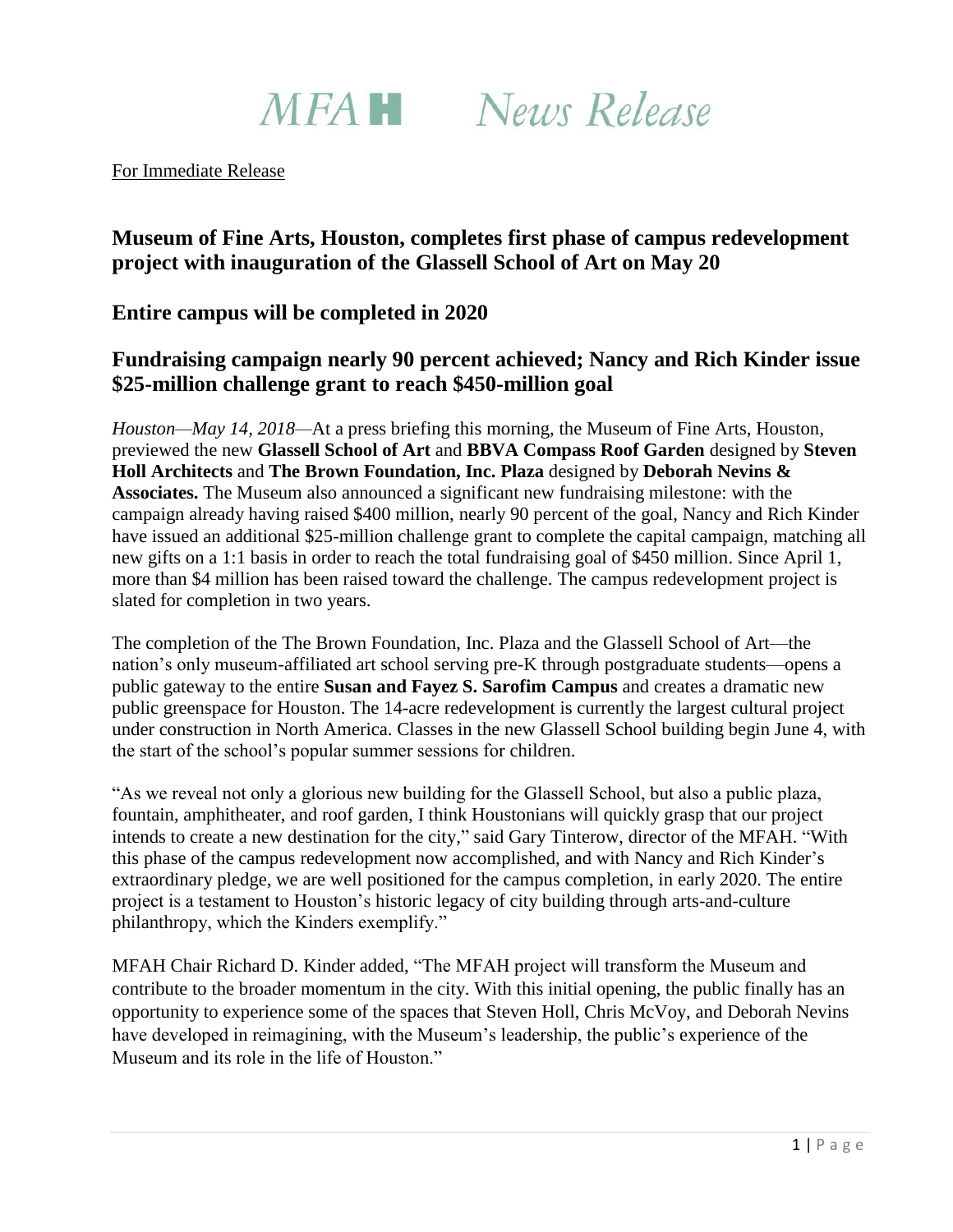## **About the Glassell School of Art**

Steven Holl Architects' dramatic, L-shaped design for the Glassell School of Art features a sloping, walkable roofline that runs the length of the building and connects two prominent gathering places: the wide-stepped amphitheater seating at its base and the BBVA Compass Roof Garden above. The interior of the 93,000-square-foot school features three dozen studios, all illuminated with natural light and designed to serve more than 8,500 children and adults annually; public gallery spaces for exhibitions by students and alumni; a broad-stepped central staircase that serves as the school's forum; a 75-seat auditorium; and a public coffee bar.

Joseph Havel, director of the Glassell School of Art, said, "For nearly four decades, the Glassell School has been an essential center for Houston's diverse and active art community, reflecting the Museum's commitment to developing future generations engaged in the arts. The new building brings our mission as the teaching wing of the MFAH to an entirely new level. The drama and beauty of the design, matched to an exceptionally functional and durable building made specifically for art-making practices, will challenge the imaginations of our faculty and our students."

"Our building for the Glassell School is a key part of the overall strategy to shape the public spaces for the entire campus," commented Steven Holl. "The alternating concrete and glass panels create a porosity between indoors and out, and the gathering spaces—including the building's walkable, sloping roof—provide a civic experience for students and the public alike, with spectacular views of the neighborhood and the city skyline."

"The vision that we articulated in 2015 at this building's groundbreaking, for an initiative that would support the arts and education in this city, has come to fruition in the most amazing way, with a remarkable structure that befits that vision and a growing Houston," said Onur Genç president and CEO of BBVA Compass. "This addition to the MFAH campus allows people of all ages to access and create art in new ways. BBVA Compass is proud to have been a part of creating that opportunity, and helping advance this city in such a meaningful—and lasting—way."

The origins of an MFAH school date to 1927, when the Museum's first school was established, three years after the Museum's 1924 opening. The Glassell School of Art opened in 1979, following a founding gift from trustee Alfred C. Glassell, Jr., who was committed to advancing the Museum's art-education mission. In 1982, the Core Residency Program was established for artists, and in 1998 a critics' residency was added. Today, the Glassell School of Art is the only museum school in the United States with programs that serve students of all ages, from 3-year-olds, to adults, to the postgraduate artists and critics of the Core Program. Notable Core alumni include artists Trenton Doyle Hancock, Julie Mehretu, and Shahzia Sikander. Each year, the school offers more than \$100,000 in scholarships and enrolls about 7,000 students. Enrollment is expected to grow to 8,500 in the new Steven Holl Architects–designed building, which doubles the space of the original.

### **About The Brown Foundation, Inc. Plaza**

The Brown Foundation, Inc. Plaza's generous expanse is designed by Deborah Nevins & Associates in collaboration with Nevins & Benito Landscape Architecture, D.P.C. The plaza provides the dramatic setting for a fountain, a shaded seating area, and two monumental public sculptures: *Cloud Column* (1998–2006), a 32-foot-high stainless steel form by Anish Kapoor; and Eduardo Chillida's stacked-granite *Song of Strength* (1966). The roofline of the school is landscaped and fully accessible, extending the plaza up and along the entire length of the building.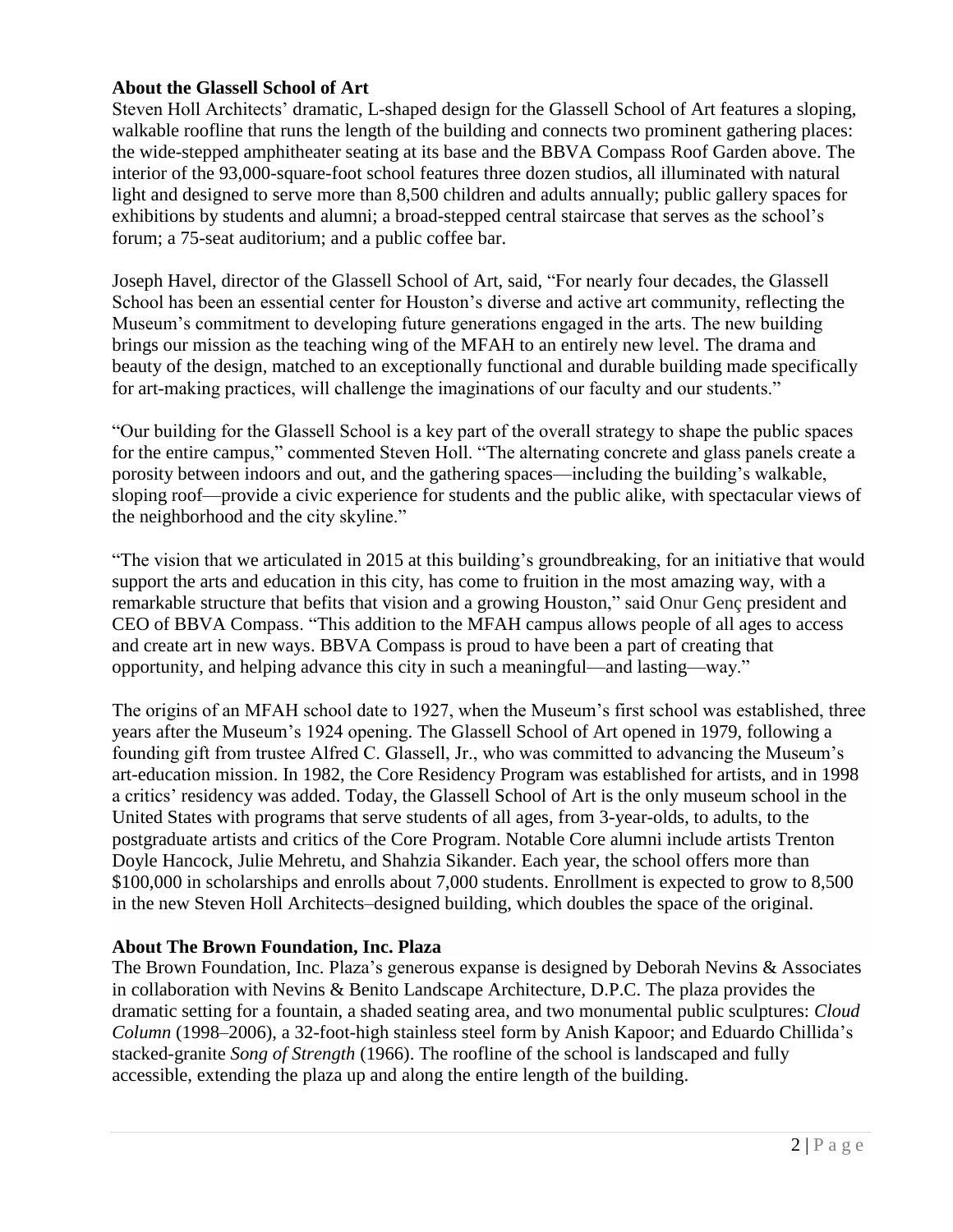"With the new plaza and the school's walkable roofline, the public can experience the architects' vision for unifying the Museum's many components and creating a universally accessible MFAH campus," commented Deborah Nevins. "Visitors will be able to move freely among the distinct spaces we have created on the plaza: from the seating under shade trees and the fountain; to the garden-level amphitheater; up the walkway of the sloped roof to the planted and sheltered terrace that overlooks the Museum campus and the city to the south."

## **Redevelopment Overview: The Susan and Fayez S. Sarofim Campus**

The 14-acre campus transformation is the largest cultural project currently underway in North America, with some 500,000 square feet in new construction. Sited in the heart of Houston's Museum District, the Sarofim Campus will be a major contribution to the city's efforts to improve the pedestrian experience of Houston. With its generous array of public plazas, reflecting pools, and gardens, as well as improved sidewalks, lighting, and way finding, the campus will provide an active setting for a century's worth of architecturally significant buildings and three new structures: the Glassell School of Art and the Nancy and Rich Kinder Building (Steven Holl Architects, May 2018 and early 2020), and the Sarah Campbell Blaffer Foundation Center for Conservation (Lake|Flato Architects, late 2018).

The project will expand the role the Museum plays in the daily life of Houston, not only as a cultural institution but also as an urban oasis open to all, invigorating the surrounding area. The redevelopment is projected to be of significant economic benefit to the city, as well: in the near term through job creation, and in the long term by generating nearly \$334 million in economic activity over 20 years, with more than \$2.5 million in direct, indirect, and induced city tax revenues.

Images and additional details about the Susan and Fayez S. Sarofim Campus project are downloadable [here.](https://www.dropbox.com/sh/plsdgnsw7td5a5l/AABm9f3Z4e6fF37V7XJmFnv-a?dl=0)

### **About the Museum of Fine Arts, Houston**

Established in 1900 and opened in 1924, the Museum of Fine Arts, Houston, is one of the largest cultural institutions in the country. The Museum's encyclopedic collections are especially strong in Pre-Columbian and African gold; Renaissance and Baroque painting and sculpture; 19th- and 20thcentury art; photography; and Latin American art. The two house museums of the MFAH—Bayou Bend Collection and Gardens, and Rienzi—present collections of American and European decorative arts. The MFAH is also home to the International Center for the Arts of the Americas (ICAA), a leading research institute for 20th-century Latin American and Latino art.

### **About Steven Holl Architects**

Steven Holl Architects has realized architectural works nationally and overseas, with extensive experience in the arts—including museum, gallery, and exhibition design; campus and educational facilities; master planning; and residential work. A 40-person architecture and urban-design office founded in 1976, Steven Holl Architects works globally as one office from two locations: New York City and Beijing. Steven Holl leads the office with partners Chris McVoy and Noah Yaffe. The firm's most recently completed projects are the Institute for Contemporary Art at Virginia Commonwealth University in Richmond, Virginia (2018); Maggie's Centre Barts in London (2017); the Lewis Arts Complex at Princeton University (2017); and the Visual Arts Building at the University of Iowa (2016).